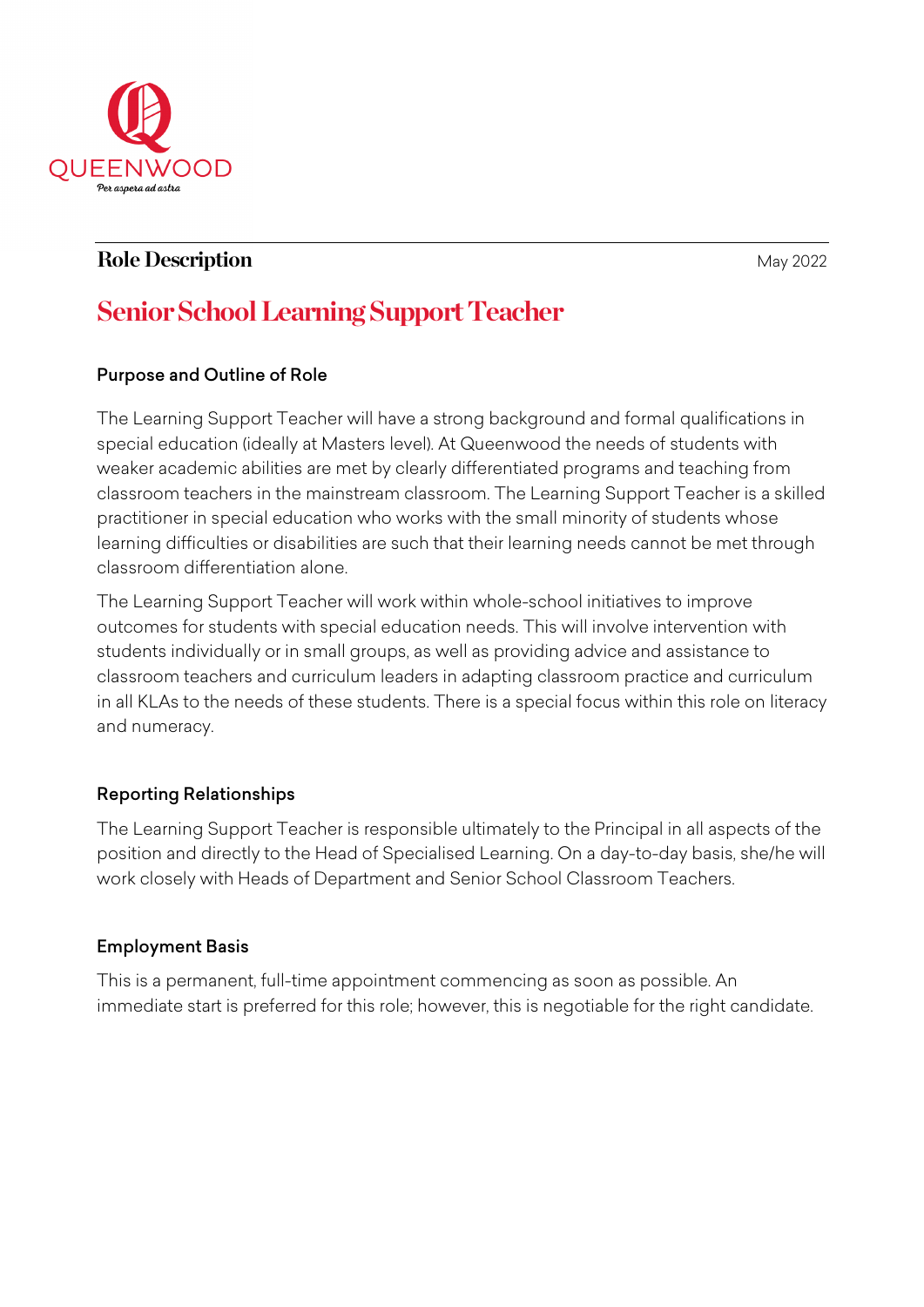

#### Role Responsibilities

- Provide support to school teams and individual teachers in identifying students who require withdrawal and intervention, by:
	- o analysing data on student achievement
	- o observing and assessing students both formally and informally
	- o examining the results of diagnostic testing
	- o working collaboratively with classroom teachers to monitor progress
- Administer standardised and diagnostic assessments.
- Identify and implement evidence-based strategies to support students with special education needs who require withdrawal and intervention
- Work collaboratively with classroom teachers in assessing and monitoring the progress of students challenged by the literacy and numeracy demands of the curriculum to identify students in need of specific intervention
- Communicate, collaborate and provide regular feedback to Year coordinators, tutors and specialist teachers on individual students
- Identify and implement evidence-based strategies to support students with special education needs who require withdrawal and intervention
- Provide direct support for students with special educational needs through a range of strategies (including direct instruction, delivery of adjusted learning programs, assessment and monitoring of progress) including the areas of social integration, language and communication, literacy, numeracy and behaviour
- Devise and deliver effective educational programs for identified students to improve their learning outcomes, with a focus on literacy and numeracy
- Monitor and evaluate teaching programs for students with special education needs in conjunction with specialist classroom teachers
- Plan, implement, model, monitor and evaluate personalised adjustments for learning where required, with the specialist teacher, student and/or parent or carer
- Manage and implement special provisions for eligible students (e.g. for NAPLAN and the Higher School Certificate/IB)
- Advise and support families on how to maximise learning opportunities for identified students at school and at home
- Plan for and manage transition to school process for identified students commencing Year 7 at the Senior School
- Work collaboratively with other specialists and therapists to coordinate services which improve a students' learning
- In collaboration with specialist teachers, report student progress to parents both through oral and written means
- Maintain school files, keeping accurate records of all intervention, assessment, communication etc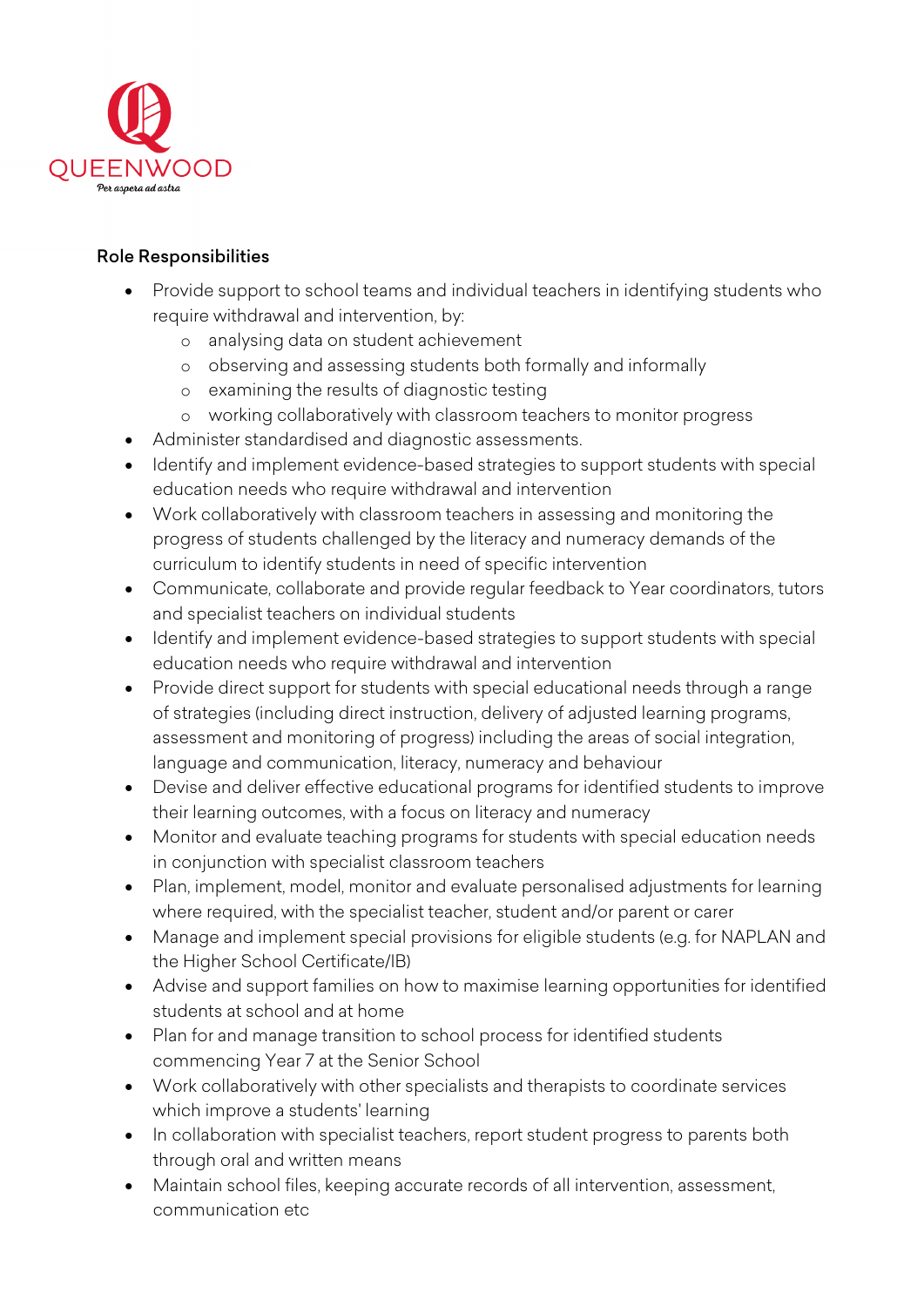

- Keep up to date with developments in subject area, teaching resources and methods and make relevant changes to instructional plans and activities
- Attend meetings, training, school functions as required and perform regular duties such as playground duty, invigilation etc. Some of these may require attendance out of hours.
- Engage in an annual review and development process in alignment with the Australian Professional Teaching Standards in the spirit of ongoing professional learning
- Participate in the School's outdoor education program during Camp Week
- Contribute to departmental and School programs and activities beyond the curriculum
- Perform such other duties as the Principal or Head of Specialised Programs may from time to time direct

# Key Competencies

- Formal qualifications in Special Education, ideally to Diploma level
- Qualified to teach English or Maths in the secondary school
- Understanding of current theory and practices in relation to Special Education
- Knowledge of, and ability to implement and interpret, a range of standardised and diagnostic assessments
- Demonstrated ability to select and use appropriately, a wide range of teaching and learning strategies and develop and implement Individual Education Plans for students with special educational needs
- Demonstrated ability to write appropriate and targeted student progress reports
- Demonstrated ability to provide critical analysis of each student's progress to School staff, outside agencies, therapists and parents
- Experience in using ICT to support student learning as well as to collect, organise, analyse and process data
- Ability to initiate, plan and implement programs, policies and procedures in response to new needs and priorities that impact upon the school's overall effectiveness
- Experience in developing classroom management strategies for students with challenging behaviours
- Demonstrated capacity to contribute to the building of confidence and self-esteem of students with identified needs
- Demonstrated capacity to deal sensitively with parent concerns regarding the emerging and ongoing educational needs of their child.